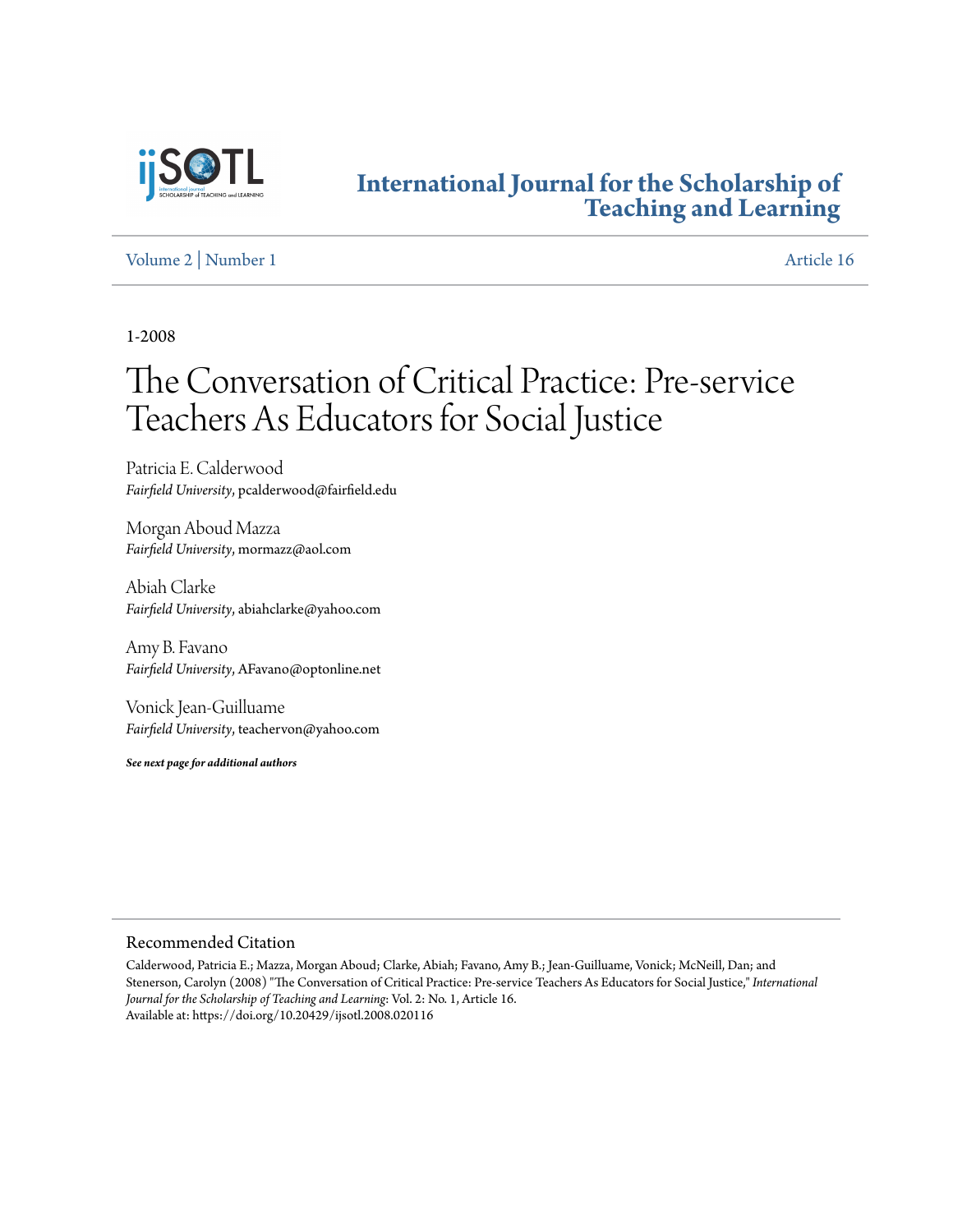## The Conversation of Critical Practice: Pre-service Teachers As Educators for Social Justice

#### **Abstract**

In this paper we examine aspects of the construction of authentic membership, competence, and sense of shared purpose within a professional community of educators accomplished by a class of pre-service teachers during a spontaneous electronic conversation. Implications for teacher education are considered.

#### **Keywords**

Teacher education, Community of practice, Critical pedagogy, Social justice

#### **Authors**

Patricia E. Calderwood, Morgan Aboud Mazza, Abiah Clarke, Amy B. Favano, Vonick Jean-Guilluame, Dan McNeill, and Carolyn Stenerson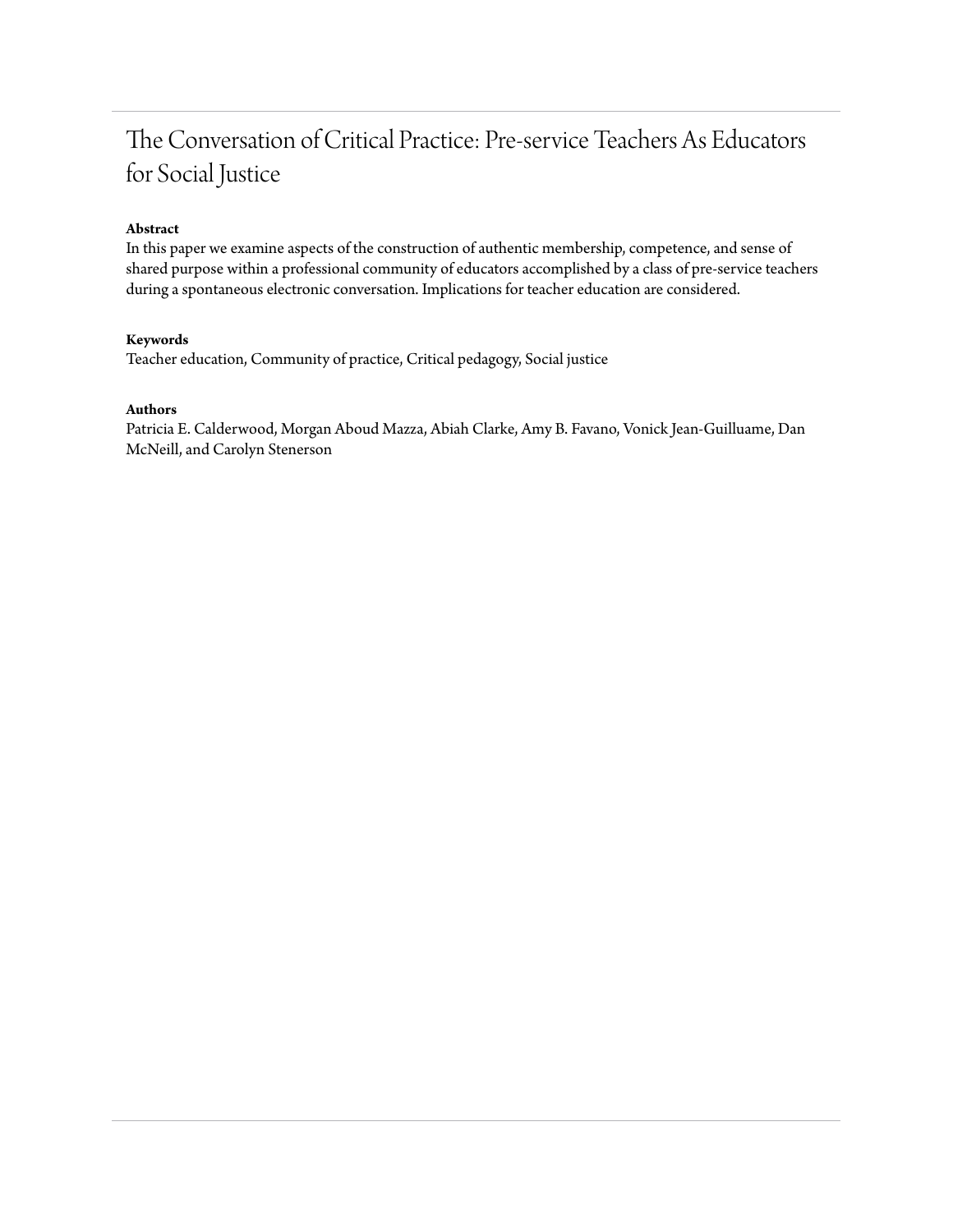The Conversation of Critical Practice: Pre-service Teachers As Educators for Social Justice.

> Patricia Calderwood Fairfield University Fairfield, Connecticut, USA [pcalderwood@mail.fairfield.edu](mailto:pcalderwood@mail.fairfield.edu)

> > Morgan Aboud Mazza [mormazz@aol.com](mailto:mormazz@aol.com)

Abiah Clarke Ruel [abiahclarke@yahoo.com](mailto:abiahclarke@yahoo.com)

> Amy Favano [afavano@optonline.net](mailto:afavano@optonline.net)

Vonick Jean-Guilluame [teachervon@yahoo.com](mailto:teachervon@yahoo.com)

Daniel McNeill [mcneilldm@yahoo.com](mailto:mcneilldm@yahoo.com)

Carolyn Stenerson [vsp123@sbcglobal.net](mailto:vsp123@sbcglobal.net)

#### Abstract

In this paper we examine aspects of the construction of authentic membership, competence, and sense of shared purpose within a professional community of educators accomplished by a class of pre-service teachers during a spontaneous electronic conversation. Implications for teacher education are considered.

Key words: teacher education, community of practice, critical pedagogy, social justice

#### **Introduction**

The ubiquity of reflection as a vehicle for professional development in teacher education is well established. A common task required of a person enrolled in a teacher education program is the reflective journal or paper, in which she or he is expected to lay out and examine her or his discovery of self-as-teacher. This journal or paper is most frequently written for an audience of two, the pre-service teacher and the teacher education professor who assigned the task, although there are examples of collaborative journaling in the literature (Alterio, 2004). Another common reflective practice is the reflective face-to-face conversation that bubbles up as teacher candidates share their experiences during seminars. Electronic reflections, directed or free-flowing, posted to an online bulletin board or developed in a course chat room augment or sometimes replace face-to-face reflective conversations or traditional journals. The many benefits of such monitored reflection for the well-rounded professional development of the prospective teacher have been well documented, such as the rise of critical consciousness (DeShon Hamlin, 2004; Givens Generett & Hicks, 2004), the development of instructional skills and strategies and the absorption of implicit and necessary cultural knowledge of how to be a teacher (DeWert,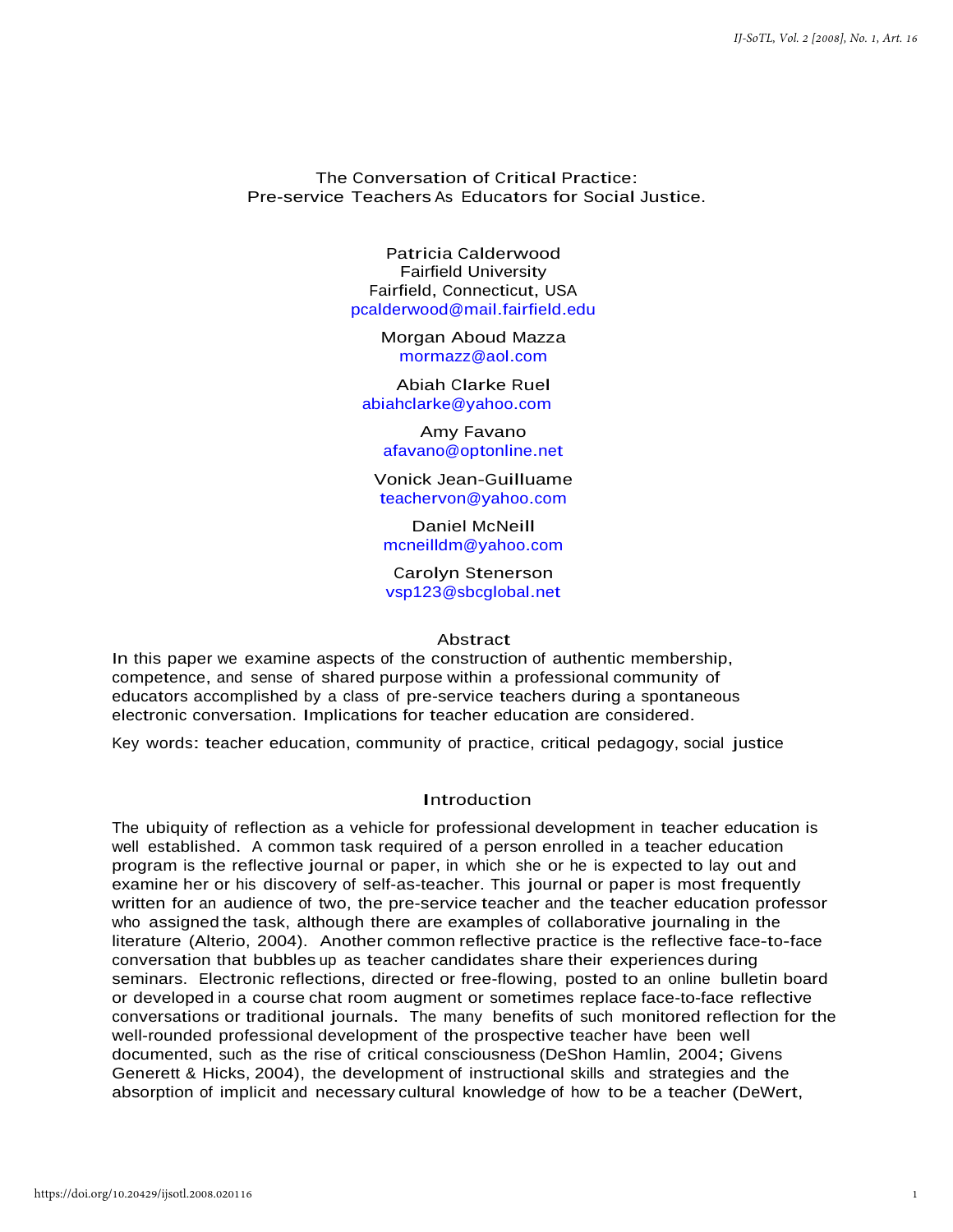Babinski, & Jones, 2003; Fenimore-Smith, 2004; Loughran, 2002; Parsons & Stephenson, 2005; Pedro, 2005; Schön, 1983; Zeichner & Liston, 1996). Additionally, researchers are noting the value of collaborative reflection for building a sense of community among preservice teachers (Au, 2002; Woods & Ebersole, 2003).

Using online, collaborative reflection about their field experiences, readings and course learning is what a group of my pre-service teachers chose to do of their own accord during a recent course in developing literacy for elementary students. They began, and sustained as a group, an irresistible extended electronic conversation that taught us all much about ourselves as educators, and as members of a cherished community of practice. In this paper I, the course instructor, examine aspects of this construction, specifically the construction of authentic membership and sense of shared purpose within a professional community of educators for social justice.

#### Background

During the spring of 2005, I taught a course called Extending Literacy in the Elementary Grades to 14 masters-level teacher-candidates in a small comprehensive New England University. Two of the students were male; ten were white; one was Vietnamese-American, two were African American or African-Caribbean; one was a Korean national attending on a student visa; most were aged between 23 and 35, and all were economically middle or upper middle class. With two exceptions, the teacher-candidates had all previously taken another literacy course. The two exceptions included one highly experienced educator earning a masters' degree in curriculum, and one man of late middle age with previous teaching experience in another country who was seeking to be certified in the state. Although he attended most of our class meetings, this second person did not participate in the electronic conversation under examination, nor did he fulfill any of the formal requirements of the course.

As part of the course requirements, the pre-service teachers spent about two hours per week in upper elementary grade classrooms in local public schools with multiracial populations, high numbers of students on free lunch, and/or significant numbers of students whose first language was other than English.

The teacher-candidates had previously established a pattern of lively email conversation among themselves, which mostly consisted of sharing resources they had discovered to be of use in their course assignments. We had also established a pattern of individual teacherstudent communication that included extensive electronic annotation and editing of lesson plans, journals, and other written work, extensive advising and mentoring conversations, and short breezy communiqués from me to the class about interruptions to our schedules, resources, and so on.

Because the teacher candidates' postings to the conversation portray the story of the construction of this professional community far more beautifully than any analysis could, the candidates whose entries are quoted have more than earned their status as co-authors. Seven of the graduate students, the six co-authors of this paper and the experienced educator, offered critique and additional commentary on my analysis of their social construction of professional community. Amy, quiet and thoughtful during our class meetings, emerges as a provocateur online. Morgan, brilliant and talented in her practice, coolly self-reliant in class, reaches out into cyberspace for the reassuring comfort of allies. Abiah, passionate and enthused in person, is passionate and enthused in her missives. Dan, endearingly competitive, always setting himself up at the receiving end of good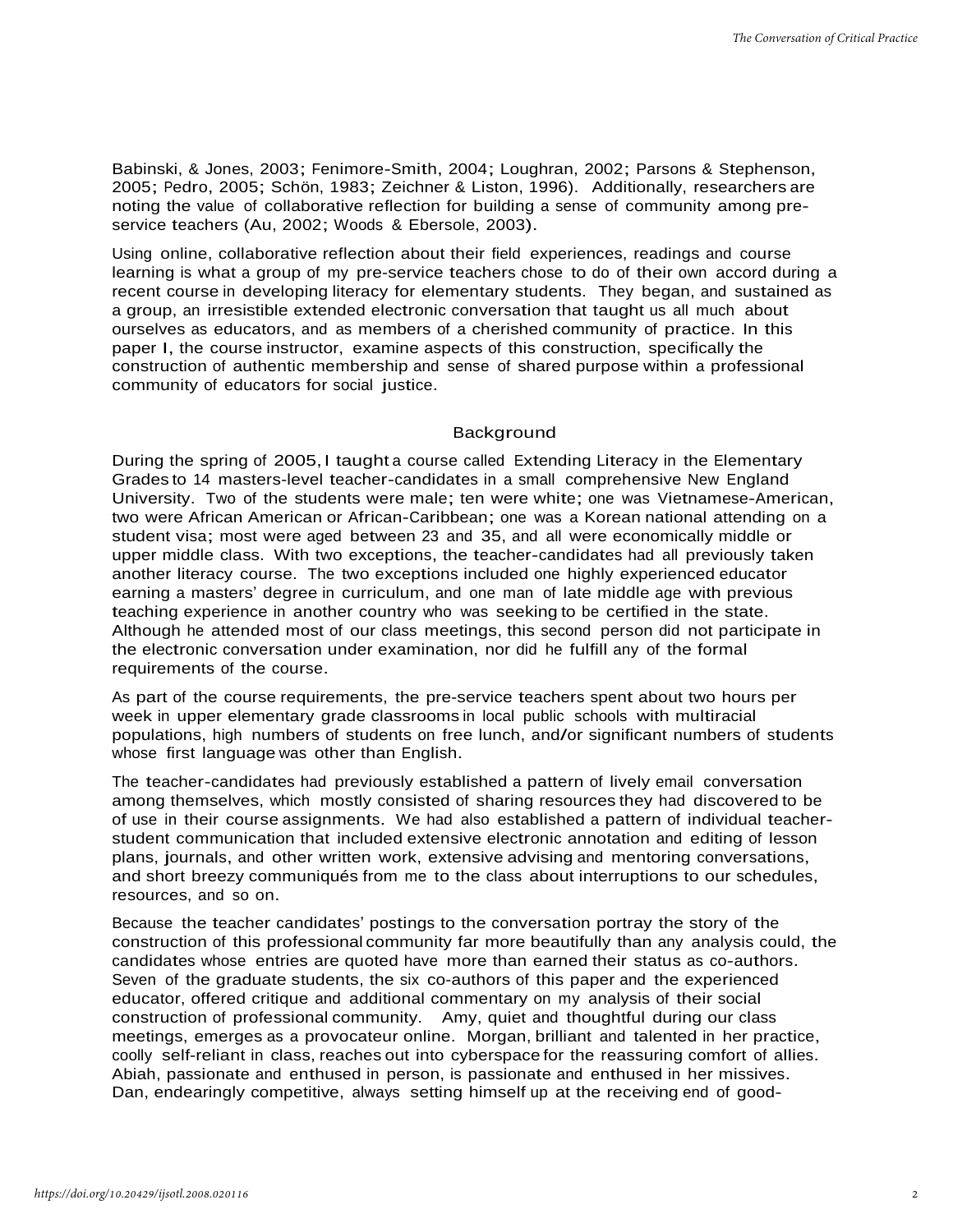natured, sisterly put-downs from his classmates, sets his colleagues to shine as he engages with sincerity and hope in the conversation. Vonick, so quiet in class, pushes her colleagues to the space of possibilities come true, as she writes about her own work in a school that takes social justice seriously. Carolyn, serious, scholarly and often outraged in class, brings her scholarly perspectives into the online conversation at just the right moments.

#### Data Analysis

In all, over 300 exchanges among the whole class were generated during the three month long e-conversation, in addition to the full slate of ordinary email generated between us. Although the conversation as a whole captures an exhilarating experience, it is messy in the ways that rich, authentic conversation often is. Further, because this was an impromptu email discussion that spilled over from the face-to-face conversations of the course, and because I did not have the foresight to employ any systematic online discussion tool, the econversation was messy in the ways that email correspondence among multiple partners can be. For example, the conversation was not visually threaded (Han & Hill, 2006). Its choreography was inelegant.

The whole-class exchanges began on January 29, lapsed for three weeks between February 10-28, resumed on March 1 and ended on April 20. An initial analysis of the conversation found it to be comprised of two significant consecutive conversational topics, lavishly threaded through with recurring asides and negotiations primarily concerned with seeking help or offering advice about course assignments and sharing of resources. After the lapse, the conversation shifted from a discussion about critical literacy to one that explored critical pedagogy. Eventually, the emails were sorted into four overlapping sub-groups. The first includes the teacher candidates' constructions of, and conversations about, critical literacy. The second, framed as professorial, contains my postings and many of those sent by the experienced educator (Calderwood & D'Amico, 2007). The third group includes the more prosaic exchanges of resources and help with course assignments. The fourth group holds the emails that deepen the initiating conversation/construction of critical literacy into one about critical pedagogy.

In this paper, we use examples from this fourth sub-group of exchanges, although the validity of the analysis of the construction of community necessarily rests upon the cohesion of the entire e-conversation. The exchanges that appear in this paper were posted between March 1 and 29, and accurately represent the order of the conversational turns. In order to present readers with manageable chunks of conversational exchange, some entries are not included; further, most of the quotes that are included are abridged, indicated by ellipses.

Content analysis identified a number of interrelated themes developed during the conversation, such as the nature and value of critical literacy for elementary teachers and their students (the bulk of the first extended exchange), the challenges of critical pedagogy, the value of building solidarity, and the role of social justice in teaching (the stuff of the second extended exchange). In addition, content and discourse analysis identified processes in play, such as the development of critical literacy among the teacher candidates, the negotiation of authority and authenticity between professor and the experienced educator and the social construction of professional community among the group. The value of critical literacy and challenges of critical literacy pedagogy, as they were discussed during the conversation by the teacher candidates and the interplay of authority and authenticity between the experienced educator and course instructor are examined elsewhere (Calderwood & D'Amico, 2007).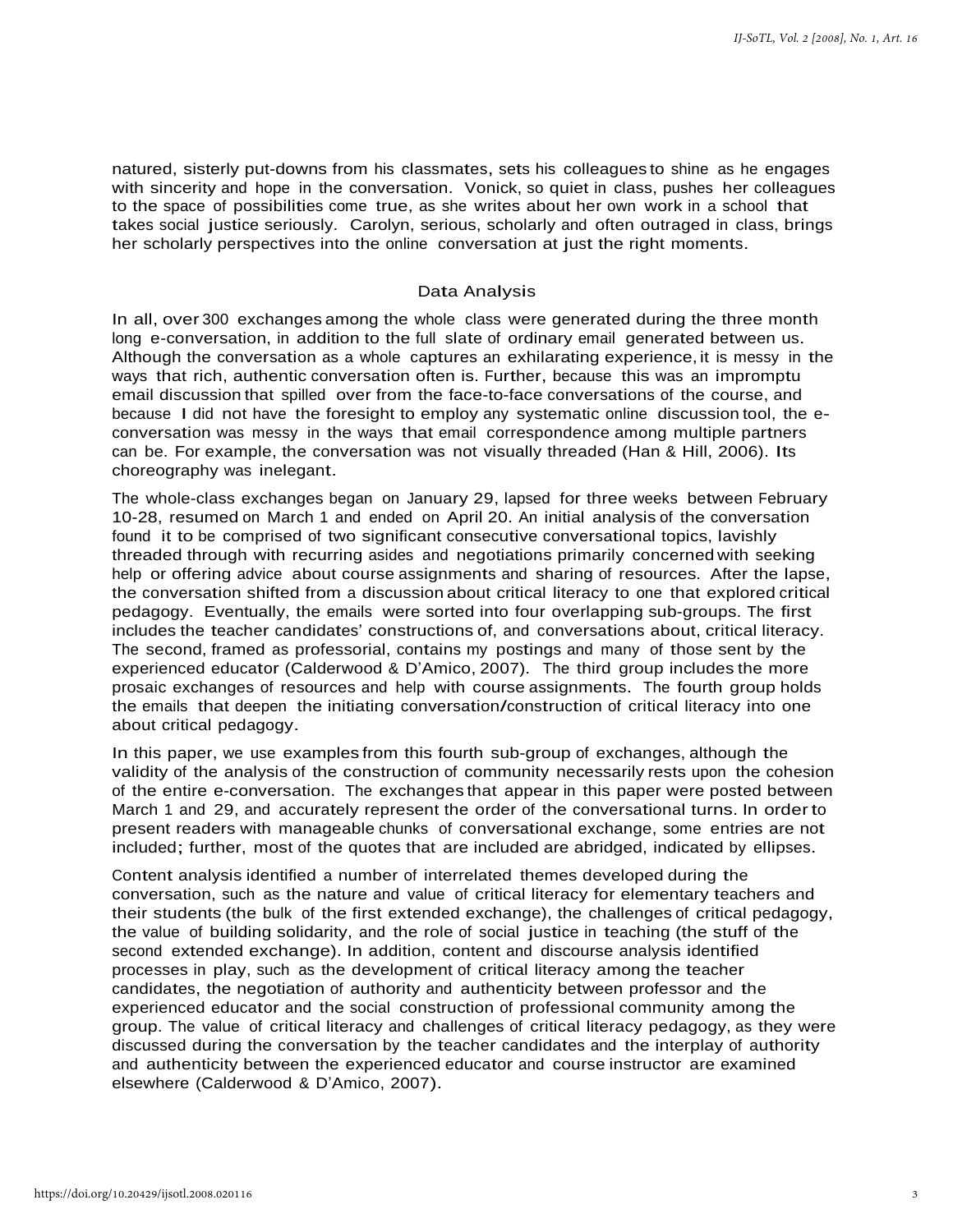Although in this paper, analysis of the construction of identity within a professional community takes prominence, the functions to which varied kinds of postings and varied uses of language were put were multiple. Discourse analysis informed by Han and Hill's study of an online conversation in a graduate teacher education course (2006) informed an understanding of the varied functional uses of affiliative addresses, reflective musings, and of provocative questions and declarations throughout the conversation. The research of Bikowski, (2007), Garrison (2007) and Vaughan and Garrison (2006) on social presence supports interpretations of the ways that the students constructed a sense of community through the online discussion. Luke's 1995/1996 discussion of critical discourse in education has informed the content analysis, and suggestions for understanding the enactment of communities of practice as discussed by Lave and Wenger (1991) have strongly influenced the conversational analysis and our view of it as the tracing of a community of practice. The work of several scholars who have studied the social and cognitive aspects of online conversation in constructing a sense of community (Bikowski, 2007; Garrison, 2007; Han & Hill, 2006; Picciano, 2002; Swan, K. & Shih, 2005) has illuminated aspects of communitybuilding specific to online conversations.

#### Positive Aspects Of Reflective Conversation

The inherently social design of the reflective journal lends itself easily to the give and take of a collaborative construction of professional development, as many have noted elsewhere (Alterio, 2004; Kim & Lee, 2002; Nicholson & Bond, 2003; Parsons and Stephenson, 2005). In our case, the teacher candidates constructed a unified, virtual reflective journal, where, although authorship of any particular entry could be attributed to a single participant, the ownership of the social constructions of reflection, venting, problem resolution, and establishment of identities as educators for social justice were collective. The intimacy, candor and responsibilities of trusting relations bled through the wires that delivered the conversation to our inboxes. In addition to serving as an ad hoc bulletin board upon which to post questions and share information, our email conversation added opportunity for increasing the amount of in-class time spent on building their instructional strategies and skills, an unanticipated benefit of the rich conversation. In fact, formal and informal student evaluations indicated that most of the class participants doubled, and in some cases, tripled, the amount and quality of time and effort usually spent on course-related work, to their great satisfaction. This was time and effort well spent, according to the teacher-candidates' remarks. Reasons for the high rate of satisfaction included a perceived steep trajectory of professional development, a sense of professional community and solidarity, and a sense that they had contributed to a unique learning experience unlike any they had had before.

The asynchronicity of the electronic format of our ad hoc collaborative reflection not only allowed participants to carefully craft their missives free of the time constraints and turntaking of our weekly face to face conversations in class, but also provided several of the more reticent teacher-candidates with an appealing opportunity to communicate at greater length with their peers, resonating with effects noted by other teacher educators who utilized electronic communications as part of their course design (Barnett, Dickinson, McDonagh, Merchant, Myers & Wilkinson, 2003; Woods & Ebersole, 2003). For example, Amy, who seldom spoke up in class, was a pivotal conversant in the e-conversation. She liked to listen to the give and take during class, and to take her time thinking about concepts and issues before sharing her thoughts. Her carefully worded comments about missed opportunities for critical pedagogy and her concerns about the political constraints and responsibilities of classroom teachers stirred many of the teacher candidates to respond sensitively and thoughtfully.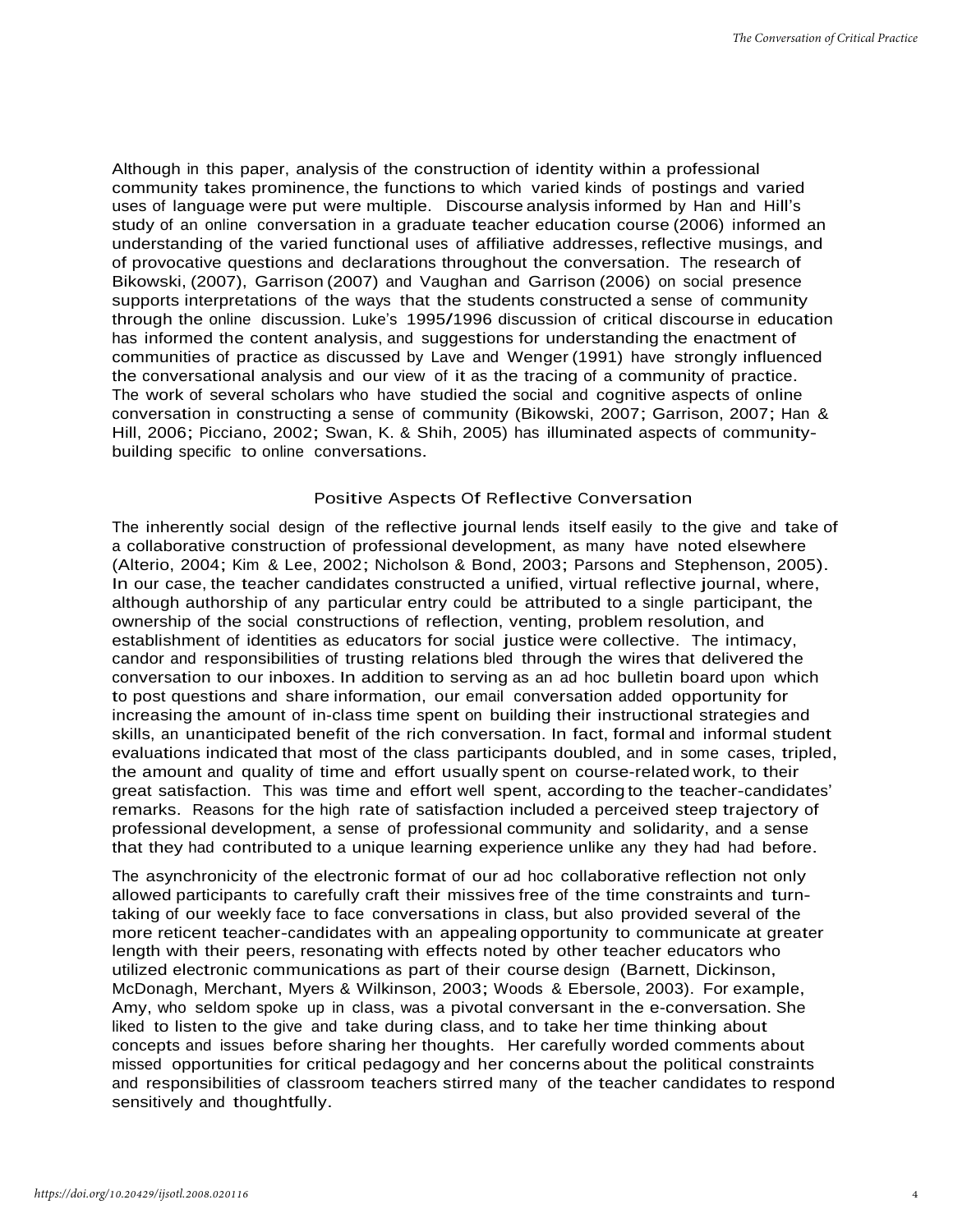For many of us, the intimacy and privacy that can mark a personal conversation with a trusted interlocutor not only survived the leap into the cyberspace we inhabited during our e-conversation, but was markedly more democratic than the ongoing face to face conversation that we maintained when we convened in our classroom. Unlike during our class time, there was conversational room enough, and time enough, for every participant to chime in, if she or he so chose (Bikowski, 2007; Black, 2005; Davis, Lennox, Walker & Walsh, 2007; Turkle & Salamensky,2001). Further, this cyber-conversation was written in elaborated code rather than in the casual shorthand of instant messaging. Absent the helpful meta-linguistic props of face-to-face conversation, the participants chose to write in full sentences and well connected paragraphs. They quoted each other accurately, sometimes cutting and pasting a generative phrase from a colleague's earlier post into their own remarks. Many of the postings rephrased and then amplified earlier postings, in an eversion of active listening. The examples of elaborated thoughts, evocative examples and interesting questions provided by the more garrulous were also effective in democratizing the conversation, as these modeled an easily assimilated template into which the less articulate could write. With few exceptions, the email postings were formalized with affiliative greetings and leave-takings (Hi everyone; Have a good weekend; See you all on Thursday!), personal, though public, asides (Morgan, I really took what you suggested about mistaking excitement for disobedience to heart; Amy, I too, felt alone in wanting to conquer this and unfortunately I did not feel brave enough in someone else's class to speak up.) and clear connections to earlier postings (Abiah, I agree with what you are saying, but I think that there is a fine line between "talking back" and standing up for oneself.) Within the parameters of the linguistic structures of the conversation, illustrated above, we can read the construction of affiliation, affirmation and constructive critique of professional community.

Within many of the reflective (Han & Hill, 2006) postings of this extended conversation, a deep sense of engaged presence prevails in the confidences shared, the tones of bravado and insecurity that linger between the lines, and in the remarkable length and complexity of many of the postings of the co-authors of this paper. This was supported by growing friendships (Bikowski, 2007) among several of the teacher candidates inside and outside class. The weekly face-to-face class meetings anchored the intimacy (Garrison & Kanuka, 2004). This resonates with the recent literature about the nature and importance of social presence online (Garrison, 2007; Picciano, 2002; Swan & Shih, 2005). As their conversational entries built upon one another, the teacher candidates together wrestled with some vexing inconsistencies between their conceptions of themselves as educators for social justice, and the specter of becoming teachers who avoided the critical conversations they had come to value. The email conversation provided an opportunity for the teacher candidates to try on and to perform their anticipated identities as competent teachers, even as they simultaneously identified as neophytes (Cook-Sather, 2006; Turner, 1967). The resolution of the dissonance was a strong impelling force in their construction of themselves as in professional community.

#### A Conversation Unfolds

Telling evocative stories, as Alterio notes (2004), offers opportunity to hack through thorny problems encountered in practice. In our case, vignettes offered opportunity for the participants to share their fieldwork frustrations and accomplishments, similarly to the function of face-to-face storytelling (Pedro, 2005). However, the e-conversation innovation allowed the conversation prompted by a specific story to flow for days. The written trail beckoned to be retraced and then to be blazed further, begged for the embellishment of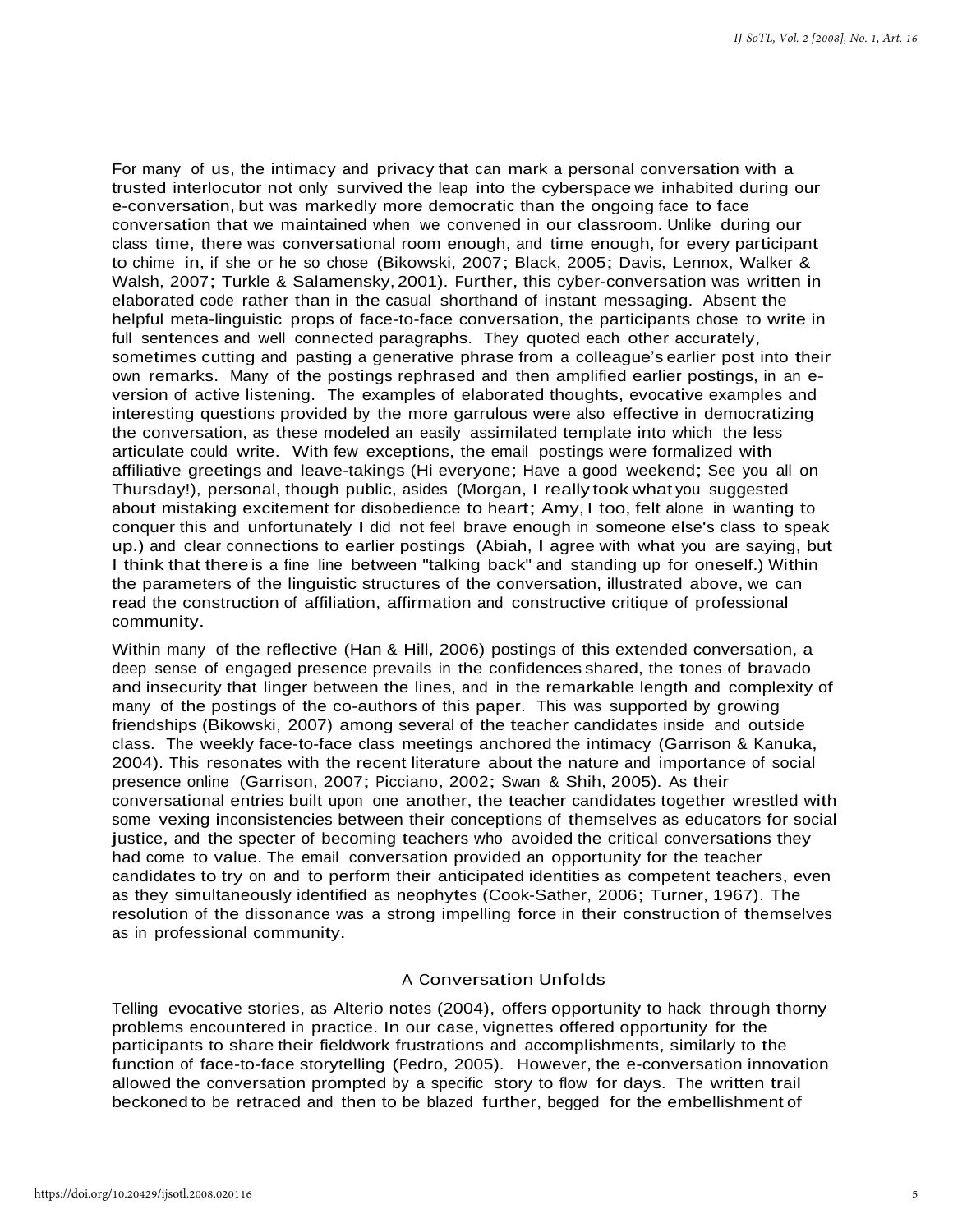meandering side paths, and was blessed with many a scenic overlook at which the travelers could gather and look both forward and back before continuing the conversational journey.

The following abridged examples from the e-conversation begin with a story from Amy. These pieces illustrates how the pre-service teachers confronted their common dilemma of reconciling theory and practice with regard to opportunities, missed and taken, to support critical literacy among elementary students. They take turns listening and telling, nurturing and exhorting as they work through the puzzle of why teachers don't leap on what they themselves consider obvious and compelling opportunities for critical discussions among their students.

Amy: I was able to witness in my fieldwork this week a situation where there was a tremendous opportunity for critical thinking and learning to take place. We were discussing colonization, plantations, slavery and the students made comments about it being right or wrong, kind or hurtful, whether war is just etc. and it was apparent the teacher did not want to deal with these issues. She gave one or two-word closeended comments and moved along to the next sentence or paragraph. In this case not because the curriculum mandated it, but because I feel they were issues she wanted to avoid discussing, and most likely lacked the training on how to appropriately discuss it in the classroom. As a result of her decision, I kind of drifted off in thought as to what I would do in that situation and how Vasquez would recommend proceeding and it was such a fun, exciting, invigorating journey I took. It was just that I was all alone when I took it.

Amy's poignant entry struck a chord with her fellows, a half dozen of whom responded with similar examples of missed opportunities for critical conversations with elementary students. A number of the responses included calls for solidarity in response to Amy's plaintive " It was just that I was all alone." Morgan's response below echoed Amy's frustration, but adds a note of purposeful determination.

Morgan: I see it all the time, as well...where conversations that occur in the 3rd space do not get taken any further or questions that arise in the context of another lesson are simply placated by a one or two word answer… I just keep realizing how important administration is in all of this. Without a supportive administration you really are all alone in it...or without a job ☺. And as Dr. C suggested, there are so many people and teachers who don't think about these things or think that children can think critically that it will take a lot of work to change the system. But it has to start somewhere.

As we can see, Abiah's subsequent response builds upon Morgan's to generate a possible solution- the building of trusting relations and a sense of community:

Abiah:… If we build a community of trust with our students and with the other faculty and (of course) with the parents then our attempts to stretch the curriculum and allow our student the freedom to explore their interests and ideas, we will all benefit. …

Dan's entry, written after reading these and other postings, adds more than a dash of bravado to the discussion. His confidence that this group of teacher candidates will be critical educators is threaded through with an awareness of the challenges that they will face. He brings us back to Amy's classroom teacher with a rueful twist. This is a good teacher, he tells us, who was practicing her profession as she had been taught to do.

Dan: Great points made so far, and I just had a few comments to add.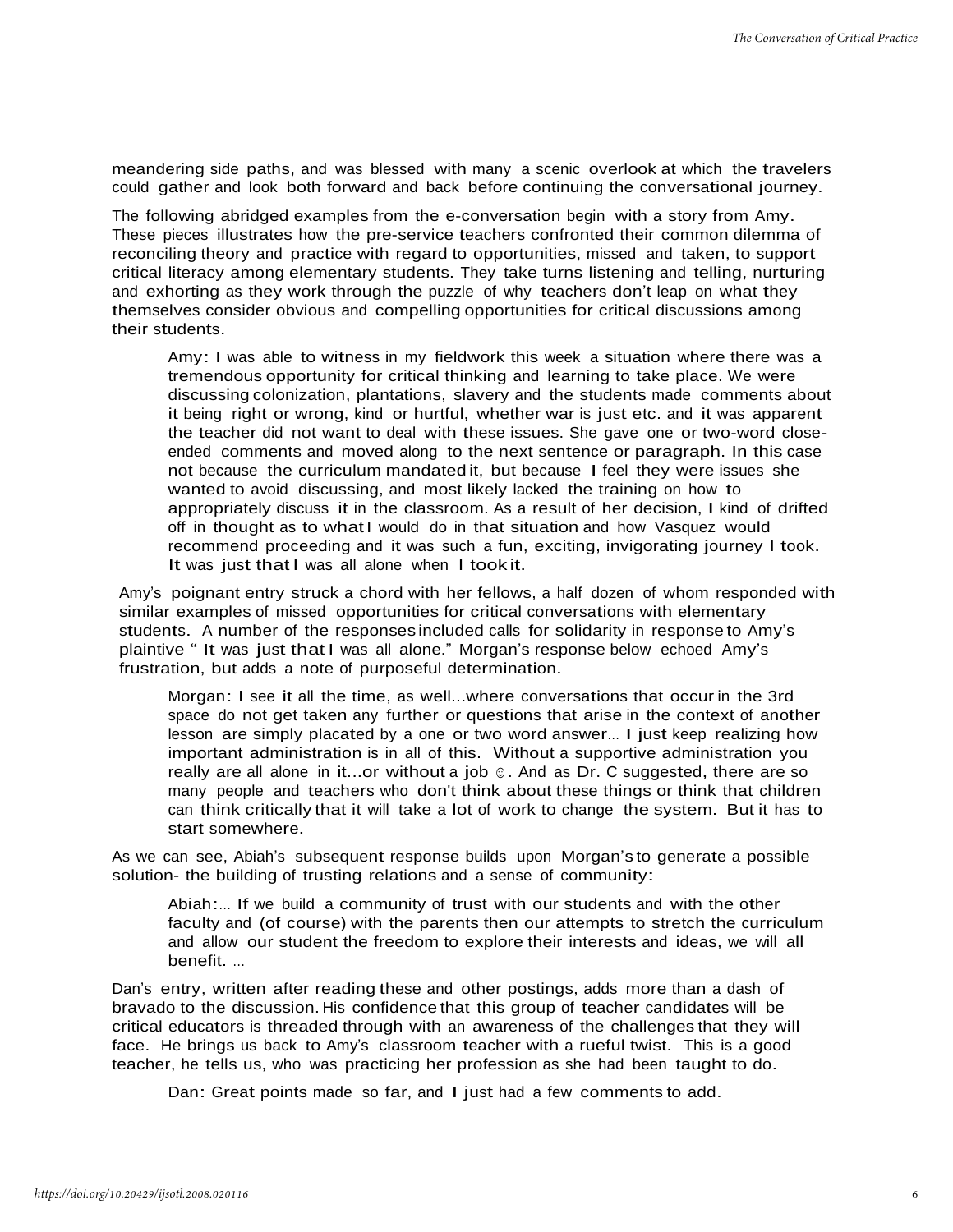Morgan, I like how you described your philosophy on discipline vs. engagement. We have all read stories where a teacher is giving an exciting lesson and the kids are all up out of their seats, everyone's talking and walking around. If a casual observer were to walk by they would most likely label the class as uncontrolled, wild or undisciplined. BUT WE KNOW BETTER! ... But we should be prepared to face and educate those who are not aware of what we are doing…The point you make about administrative support is key. But it also depends on us. Sometimes it is easier to fall into line, to drop our critical curriculum focusing on "hot button" issues. We simply cannot do that. Who knows what I will face when I become my own teacher, but I would like to think that I will not compromise. If given the choice to conform to the model that is predominant in our schools today or risk losing your job, which would you choose? We certainly know which option is easier, but which option is right? I say that if you believe in what you are doing, then do it. In the end we may be proven right, we may be proven wrong, but at least no one will be able to say that we compromised our beliefs

I can relate to Amy's story from her fieldwork, mostly because I was there... Amy, you weren't alone on your train of thought….The fact is, though, that this is a good teacher, a teacher with many years of experience, and as Amy suggested in our discussion after the lesson, she has (most likely) not been exposed to the school of pedagogical thought that we are immersed in. I can't fault her for that, and based on our roles in that classroom, Amy and I can't really challenge her on it either. The time is simply not right. But we can remember it when we become teachers.

#### Constructing Professional Community

The teacher-candidates in the literacy class, as evidenced by the above excerpts from the larger conversation, were intently engaged in the construction of a community of practice as critical literacy educators. Others have noted similar constructions by pre-service teachers, finding much of value for professional practice (Au, 2002; Poole, 2004). As in all communities of practice, we found ourselves, newcomers and old-timers alike, learning from and teaching each other, reflecting together, gaining competence in the ways of thinking and doing the practices that mark our profession, and finding liminal spaces where the peripheries of expertise and experience were fluid (Calderwood, 2000, 2003; Chaiklin & Lave, 1996; Cook-Sather, 2006; Lave & Wenger, 1991). Within the conversation, it is evident that we deliberately, but also unconsciously, constructed parameters of membership inclusion and exclusion, rules for participation (in the conversation), and norms for appropriate activities, values and ways of thinking.

With regard to rules for how to participate within the conversation, as the experienced educator and I took turns consoling and cajoling the disappointed or frustrated writers, our opportunities to affirm our community clearly were different than those for the less experienced teacher candidates. They were free to air their frustrations in turn as affirmation of infuriating field experiences, even to construct a temporary shared misery, but we two found ourselves clutching the megaphones of responsibility to cheer the team on and to reassure them that the misery could be alleviated (Calderwood & D'Amico, 2007). We simply had to be inspired by each other, were compelled to affirm each other, and were thus drawn into the net of our own making, the mesh of community.

With regard to the parameters of membership inclusion, this is quite an extensive community of practice in which the pre-service teachers include themselves. To illustrate,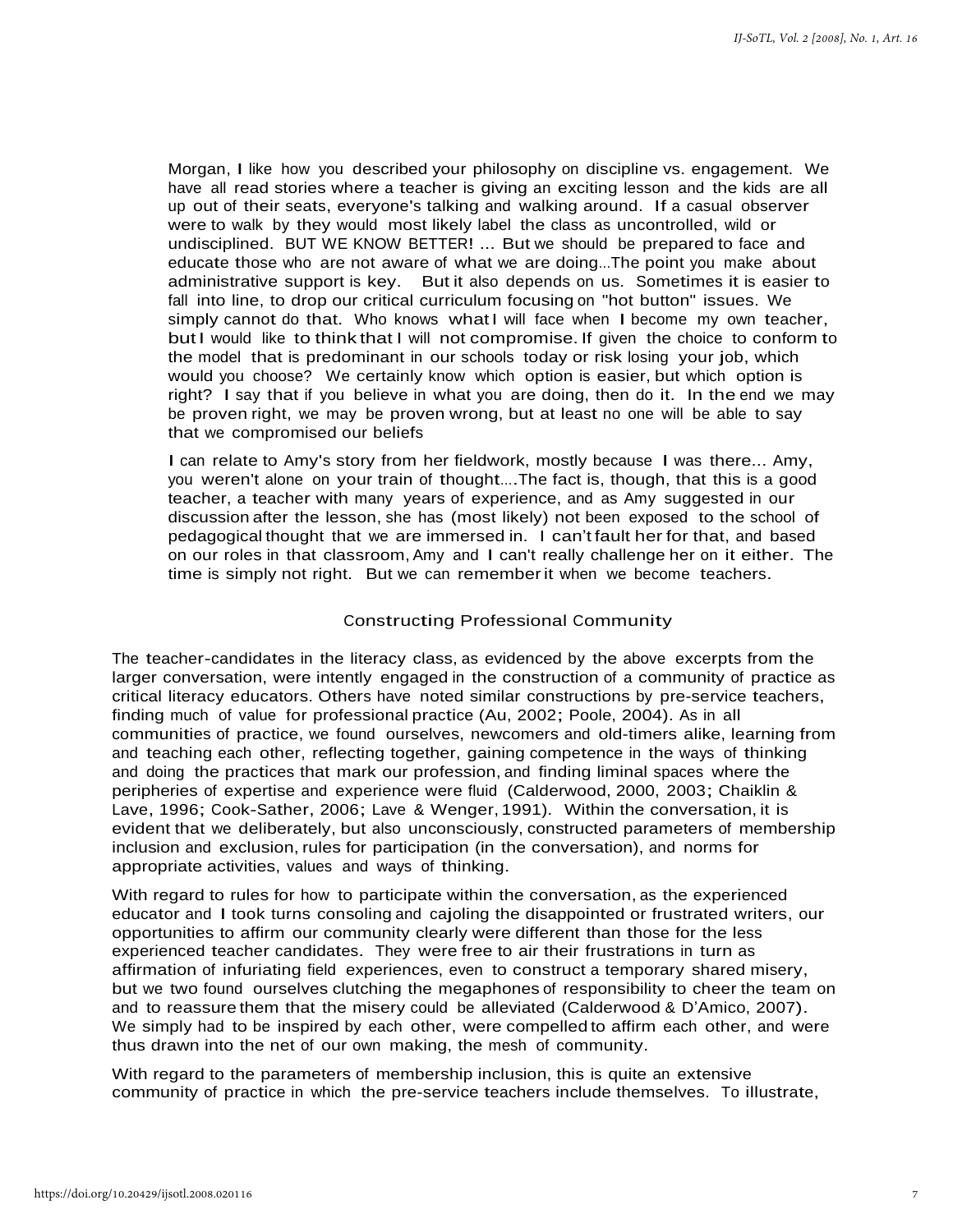there was a consistent turn to the experts whose works they have read in this and other classes, a pattern that continued vigorously throughout the extended conversation. For example, Abiah ended one of her postings with a reference to one of the influential practitioners (Vasquez, 2004) whose work inspired the group "…PS - thank you again Vivian Vasquez, for writing a book that shows the world our children can do more than we might expect, and never to try to hold them down, mainly because they won't let us!" Sometimes I or other professors were flatteringly lumped in and quoted with the luminaries, but classroom teachers, although implicitly considered insiders within the professional community, were infrequently referenced as shedding light on the challenges that are discussed. Much more frequently they were held up as instigators or perpetuators of the flaws of formal schooling (Carolyn: I'm still hoping to run into one that I can model). To their credit, these aspiring teachers did not stop short at the first easy space of fingerpointing at the teachers they have encountered, but went on to seek explanations that forced them to grasp the conflicts and complexities of classroom teaching. They fretted about why the teachers seem oblivious to the opportunities to let student inquiry drive curriculum, partly in trepidation that they themselves would face the overwhelming pressures to conform to the lock-step instruction they witnessed.

Significantly, they affirm a sense of collegial community several times. As Dan notes above, Amy was not alone on her train of thought about opportunities missed. He was a frustrated fellow passenger. Although the yeoman's work of writing explicit, enthusiastic affirmation and encouragement was undertaken by Kathleen, the experienced educator (Don't dishearten if a teacher is not willing to take your idea now; just try never to turn into "that" kind of teacher yourself.), entries from Morgan, Dan and Abiah added considerably to the number of affirmations and calls for solidarity. These affirmations of solidarity that arose periodically during the conversations served a number of important purposes for the class. First, they served as an acknowledgment and celebration of the close-knit group they had become (Garrison, 2007; Vaughan & Garrison; 2006). They were strutting their stuff, I suppose (The point is, we know better) - but with a sincerity and sweetness that was filled with genuine affection and respect for each other.

Dr. C (and all), Could you imagine what it would be like if we were ALL hired to work in the same school? (Dan, March 5)

If we were all hired at the same school our kids would be the most intellectually curious learners ever and, besides all that, we'd kick butt in lacrosse! (Abiah, March 7)

Dan, again, if we all do work at the same school at least we can always call each other out if we notice one of us drifting into a "comfy curriculum" and not challenging ourselves and our students to learn things outside of the lesson plan.

#### -Abiah (March 9)

A juxtaposition with other pre-service teachers and practicing teachers identifies the participants in the conversation as competent teachers, an imagination of identity that will soon be theirs to claim uncontested (Atkinson, 2004; Cook-Sather, 2006). The fluidity of their authority and expertise is as yet greater in the conversational space than in their forays into classrooms, creating a zone of proximal development of teaching competence that will help float them through the muddy waters of their upcoming student teaching. This virtual promotion to "teacher" foreshadows the next iterations of their membership in professional community. As Cook-Sather (2006), referencing Victor Turner's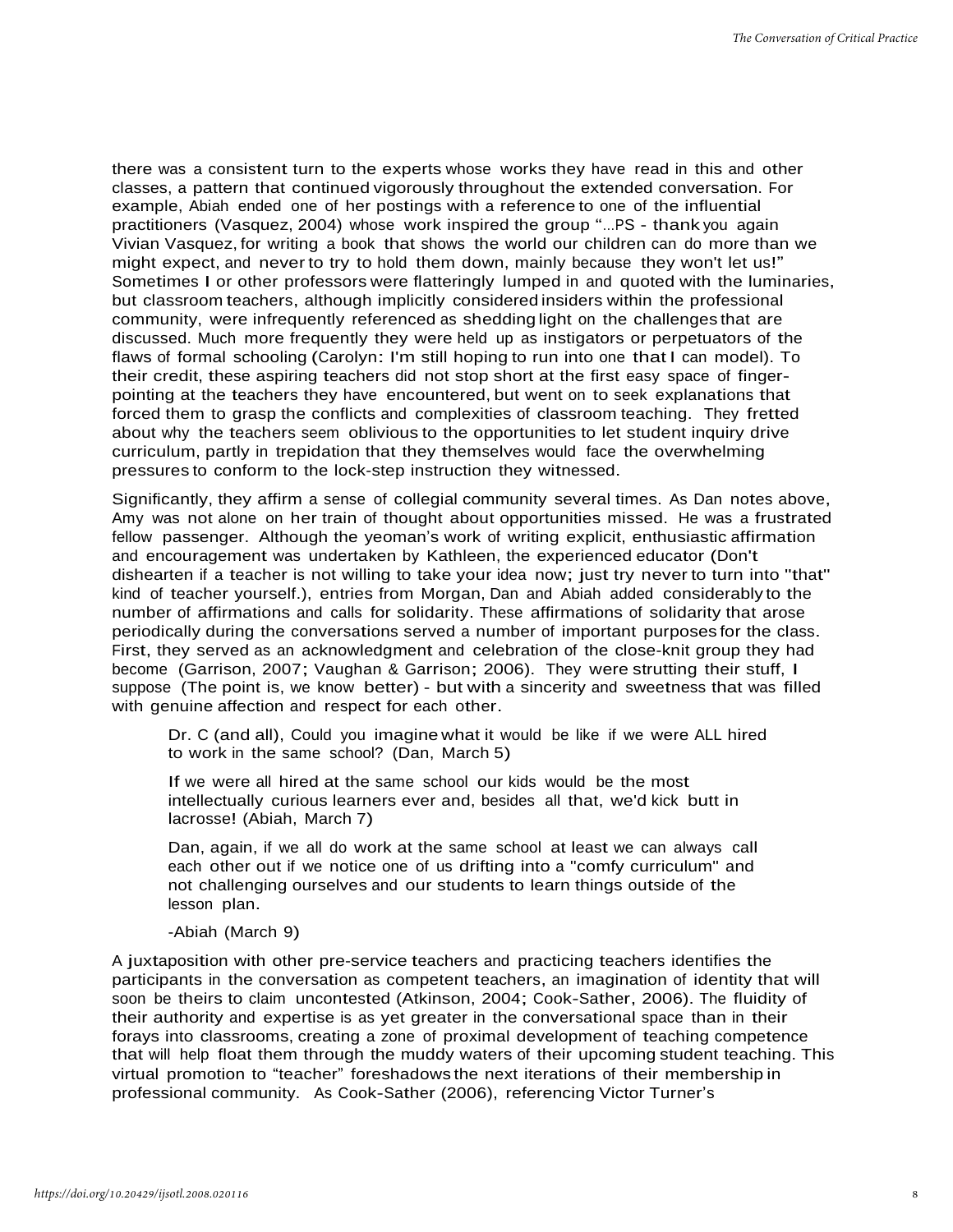conceptualization of liminality in the construction of cultural competence (1967) notes, email conversations such as these create new kinds of liminal spaces, virtual chrysalises, within which metamorphic identity transformation from teacher candidate to teacher can occur. For example, as Dan, still literally in pre-service, writes about the value of critical pedagogy, his use of the present tense propels him into the immediacy of the role of teacher, "By implementing a critical curriculum we are equipping our learners with a pretty sophisticated set of tools. I feel that it is our responsibility, therefore, to also teach them how and when to use those tools properly."

The affirmations of their growing competence indicates a sense of themselves as educators, as true members of the professional community to which they had apprenticed themselves months before. The tension caused by the disparity they observed between what they knew of critical pedagogy and what they observed of actual pedagogy was gamely tolerated by the candidates and turned to productive use during the communal reflection. Morgan wrote: "It makes me think a lot about how I will run my own classroom, because obviously I want respectful students who listen to one another, but I don't want totally docile obedience." Their deference to the certified teachers in whose classes they were working acquired a sharply critical, yet empathetic edge, as they put their cumulative theoretical and practical learning together, as Dan writes, "I don't want to seem like I'm "bagging on this teacher" as Dr. C put it. This is one isolated incident in the day, and I have no idea what happens in that room when I'm not there."

#### Social Justice / Critical Consciousness

Vonick: Hi all, I'm sorry to join the conversation a week after it began, but I've been busy working with my students to put together a school newspaper…one article stands out. …the third grade teacher was personally affected by the Tsunami and each member of (our school) community donated at least one dollar to the relief effort. Though these 89 kids (K-4) are considered the "impoverished" by Fairfield Country standards they were still willing to give up everything they had for the people in the Tsunami area… Currently, as a community we decided to find on a monthly basis organizations to donate our time or money to. The kids have been eager to share with us different organizations they have learned about. Just this morning, a third grade learner told the school about her weekend of volunteering at a soup kitchen in Stamford. She encouraged the rest of the student body and parents to join her and her mother in a few weeks when they will return to the soup kitchen. The point is that students will rise to many occasions if you teach them what to look for. In the case of the Tsunami story the situation hit close to home and they wanted to help the teacher who they have known and loved for years to assist her country. Once they began to help out on a global level they wanted to assist on a community and local level.

Morgan: Vonick, thanks for the great stories in your own class and school. Children can be so generous and giving, and I agree that it often has nothing to do with socioeconomic class…. What I think critical literacy is all about is drawing from the current happenings in the world and running from there… I think we often fall into the rut of having things be isolated incidents, but if we can all work to connect from topic to topic and idea to idea learning will be more meaningful and come full circle. It is amazing how easily topics can be connected.

Dan: … I am sure that we ourselves could come up with dozens of instructional topics that would not only provide information and meet curricular standards but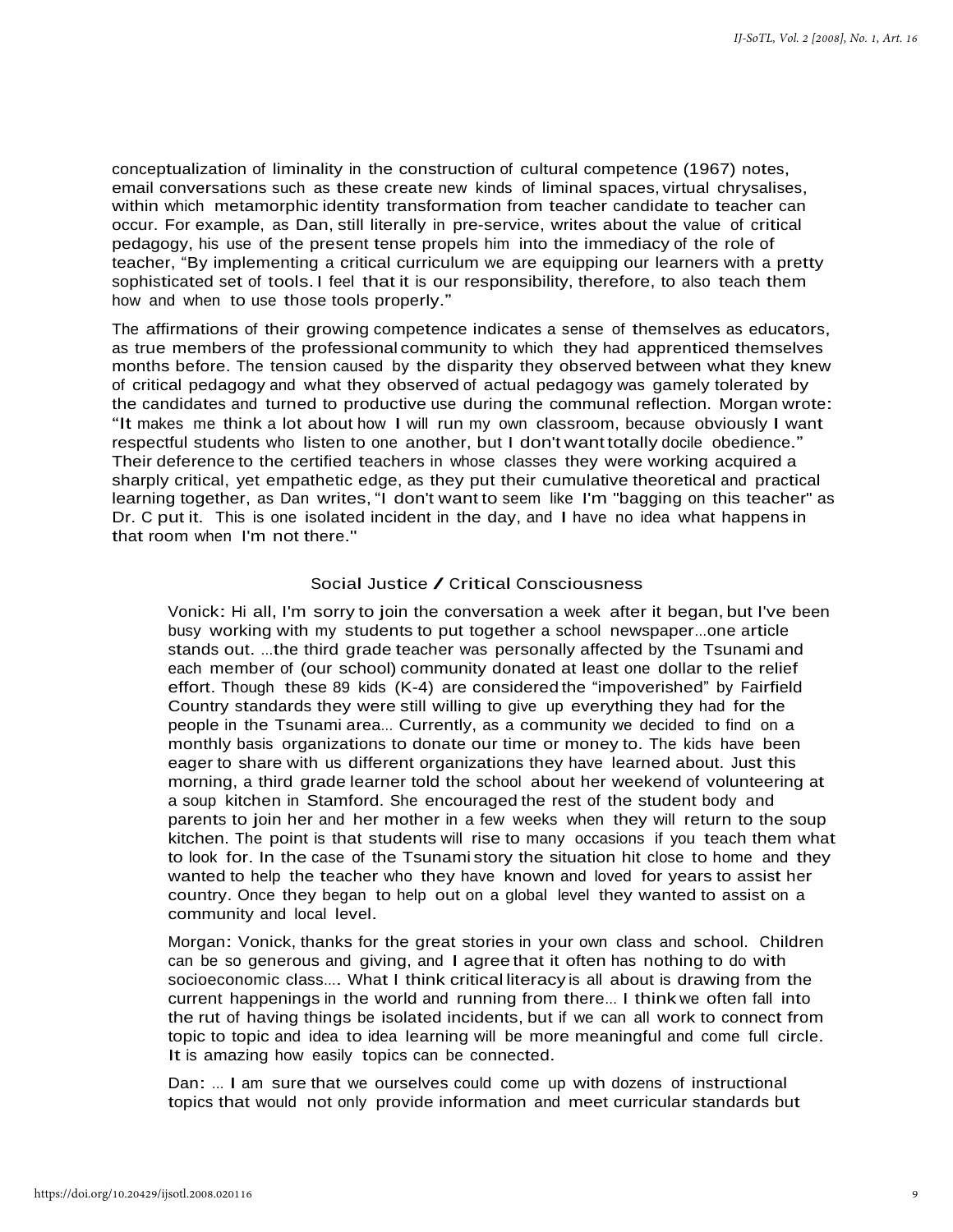would also allow our children to explore the world they live in a critical manner. And I think that's what Vasquez is telling us to do. It's not enough to have a charity drive without deeply investigating the WHYs behind why we are doing it. It's not enough to look at these amazing efforts by our schools and say, "that's great". We need to do that, of course, but we also need to seize these opportunities (however tragic they may be) to guide our children in their exploration of and learning about their world. Wow, what an enormous task. Perhaps we should break it down into smaller, more manageable ones.

As exemplified above in this abridged exchange, the teacher candidates were trying out a match between theory and practice with regard to the concept of social justice, and in the process, developing a sense of themselves as educators for social justice. Although the generosity and charity of donating money and time to help the poor and dispossessed are of themselves insufficiently activist to be accurately described as social justice work, they can inspire people to work together to relieve suffering; teaching kids what to look for can help them see that there are inequities that cause the suffering; this insight can inspire them decide to work together, locally and globally, against oppressive conditions.

Throughout the larger conversation, as we can see from Dan's comment above, the participants note the crucial importance of critical pedagogy in educating for social justice. They long to linger in the critical pedagogical "third space" of student concerns and cares (Gutierrez, Baquedano-Lopez, & Turner, 1997; Vasquez, 2004) because to do so offers opportunity to bring issues of social justice into the curriculum. They have a hunch that solidarity is going to be necessary, given the disappointing evidence of impediments and entrenched resistance they cite from their field experiences. Their affirmations and expressions of solidarity marked a growing commitment to teaching as a site for social justice work, as in Morgan's wistfully written wish (I hope that we can all move into the teaching field together, working together to stay socially active. I think sometimes it just takes a friend or colleague to get others involved…), and were an expression of their hope that they could contribute to positive change in schools and the world through their collective action (Calderwood, 2003; Britzman, 2001; Broido, 2000; Cantor, 2002; DeShon Hamlin, 2004; Givens Generett & Hicks, 2004; Hammerness, 2003; Moll & Arnot-Hopffer, 2005). Note how each positions her or himself as a conscientious agent of change for social justice and as an authentic participant in the larger community of practice as well.

Amy: In general, I take exception to the authors and writers who make education and literacy in the K-6 classroom a political issue. … I don't have a problem discussing any issues that are political in nature. My issues are with inferring bias in the classroom-----

Carolyn: Hi Amy, I'm interested in what you're saying but I don't understand. In particular I don't understand what you mean by "inferring bias in the classroom." Do you mean we shouldn't express our political opinions in the classroom? You're probably right but sometimes there is such a thin line separating things like human rights, civil rights, political rights...In the first semester of this class we read "Reading and Writing for Social Action" by Randy and Katherine Bomer. Though we may not be ready to create activists in our classrooms I really took to heart some of the things the Bomers said:

"Only those who act ever really develop a sense of efficacy, and without a sense of efficacy, how can we teach students that they can make a difference?" (p. 156)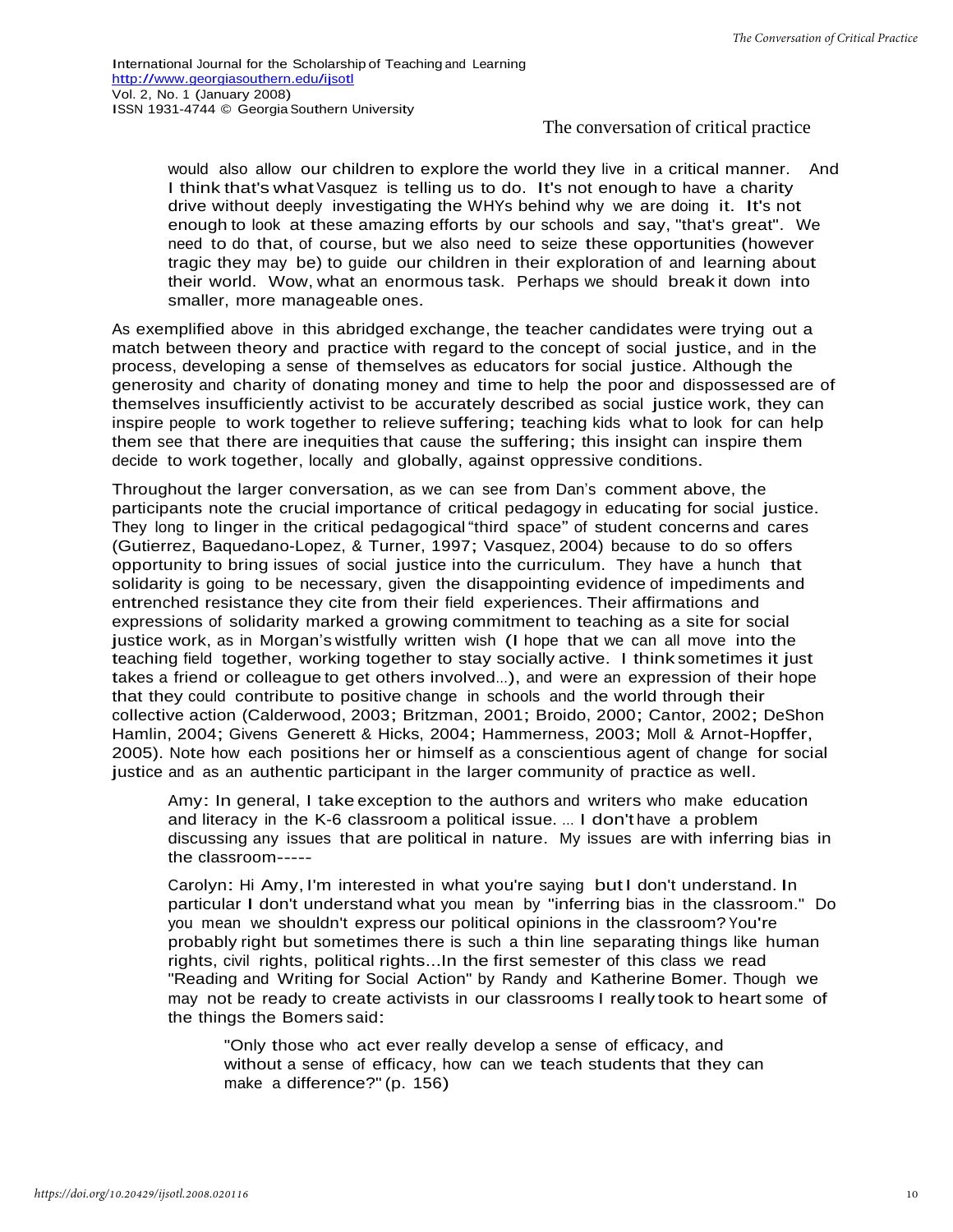I think you're right, Amy, that with kids in K-6 it might be more to the point to address social injustice without its political dressings. However, sometimes it is difficult not to take a "political" stance when addressing social injustice because sometimes social injustice IS a political issue.

Morgan: Amy, I think you make a valid point regarding reining in your own viewpoints in the classroom. In an ideal world it should be a place where all voices can be heard and appreciated. This then makes me wonder what happens when some children express opinions that are not socially just, tolerant, or aware. Do we not have a duty to step in and help them see other points of view? Carolyn, I'm glad that you brought up Bomer and Bomer. Obviously there are so many connections that can be made here. I keep thinking about how we must really take action ourselves and set examples for our students, which I think many teachers are hesitant to do. There is no time or no commitment. But how can we expect out children to embrace socially progressive actions if we are not living it ourselves? I hope that we can all move into the teaching field together, working together to stay socially active. I think sometimes it just takes a friend or colleague to get others involved…

Amy's frustration with the covert and explicit politicization of education clearly caused some uneasiness among the group for a simple reason. Our conversations, oral and electronic, our readings, and the in-school experiences of the teacher candidates were each thickly and explicitly politicized by this point in the semester; many of us had come to terms with the sense of dissonance this produced. In all the courses they had taken so far, including this one, the teacher candidates had spent considerable time examining the relations between ideology and power, and had begun to realize the extent to which their own values, beliefs, ideologies, gender, race, economic class and so on intersect as lines of power with those of the children and families with whom they work. For the teacher candidates, the dissonance, when brought front and center, caused them uneasiness about how to ethically teach. Although as their teacher I had some influence on their growing collective consciousness, the teacher candidates themselves did most of the consciousness raising work during the semester (DeShon Hamlin 2004). In their struggle to work through Amy's challenging entry, the teacher-candidates called again upon theorists and practitioners whom they found inspirational, taking a critically conscious perspective towards teaching and learning in their reflections on fieldwork (Bomer & Bomer; 2001; Vasquez, 2004). They called upon these elders for wisdom and example, reassuring themselves and each other that although the dissonance was exquisitely discomfiting, it was critical to their development as educators. Once again, they positioned themselves within a community of practice, this time as educators for social justice.

#### Implications For Teacher Education

Citing Cornel West (1997), Givens Generett & Hicks (2004) write that they "want teachers to exhibit audacious hope, the ability to take action when there is little evidence that doing so will produce a positive outcome (p. 192)." In light of our responsibility to model caring and audacious hope, but cognizant of the counter-pressures toward expediency, resignation to the status quo, low expectations and negative raced, classed and gendered beliefs that pummel teacher candidates as they gain experience in schools, our teacher education programs need to stress education and schooling as sites of transformation, hope and social justice, and to emphasize the responsibility of educators to act for justice (Freire, 1998; Guyton, 2000; Nieto, 2000; Oakes & Lipton, 1999; Zollers & Cochran-Smith, 2000). We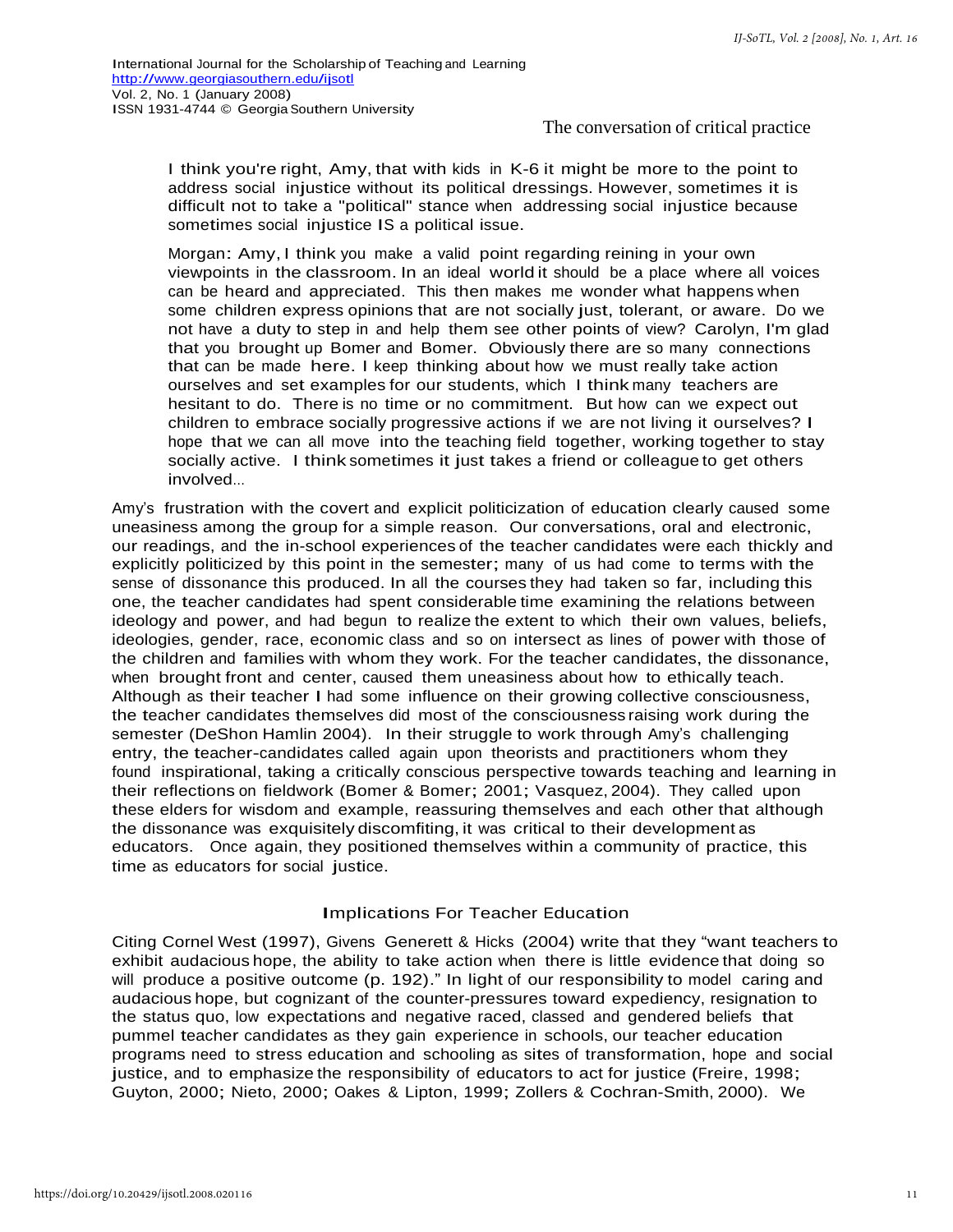need to, as a thoughtful colleague notes, kindle a fire. We need to imagine ourselves, to talk ourselves into, to experience, a community of educators who put social justice at the heart of our practice. If we do so with conviction, coherence and cohesiveness, and if we listen carefully to our students, we hear the wonderful conversations of audacious hope.

I observed the confidence, knowledge and competence of this group of teacher candidates climb a steep trajectory during the semester of this splendid conversation. They forged friendships and professional alliances that stood through the rigors of their subsequent student teaching and hopefully will continue through their first difficult years as elementary educators. In particular, the co-authors of this paper have gone far in the work of reconciling theory and practice, idealism and practicality, hope and resignation. I harbor an audacious hope that they are going to transform at least some of the manifest and implicit curriculum in their schools. The odds are against their success, I know. But they know how to, as Abiah says, "…call each other out if we notice one of us drifting into a "comfy curriculum" and not challenging ourselves and our students…"

This is value enough to our community of educators. However, there are some implications for teacher education in general that arise from the example of this group.

The first is that teacher education programs that privilege collaboration, reflection, and critical pedagogy, and that connect these processes to the audacious notion that attention to social justice belongs in all the curricula- manifest, implicit and hidden- in our schools, may be well able to kindle a profound sense of professional community among their candidates.

The second is that because disconcerting, disheartening, even alarming, field experiences will intersect with what we ask our teacher-candidates to read and consider, they need a thickly woven, flexible network of support and scaffolding to cushion them as they deconstruct those experiences. When the opportunity to collaboratively reflect is irresistible, as was this e-conversation, the weaving of the scaffolding is shared by many hands, including the hands of relative novices. I suggest that faculty who make use of electronic bulletin boards or course management systems to encourage spontaneous conversation will have success in supporting an on-going conversation.

Third, teacher education programs should anticipate that building community requires a long conversation, one that transcends the parameters of any course or assignment. It was significant that this extended conversation took place outside of the requirements of our course, and that it continues for many of us across time and space. The incubation of this open-ended conversation occurred during the spring of 2005. Continued participation was eventually indirectly coerced as the semester continued because the conversation crept into the face-to-face classroom conversations, and because the teacher-candidates and I enthusiastically commented upon its quality both in class and on-line. It also helped that I acknowledged the value of the conversation in freeing us for other tasks during our class meetings, and, in fact, dropped one of the final course assignments because I felt that the teacher-candidates had outdistanced my expectations for their written reflections through the conversation. Regardless, if such extended conversation is to occur among pre-service teachers and their instructors, it needs explicit endorsement and recognition as an indicator of professional responsibility, whether or not course credit is given for the work. It needs to be recognized and celebrated regularly.

Finally, the conversation shows us that pre-service teachers who see themselves in solidarity with others who strive for social justice see themselves as educators for social justice. This is work that requires connection rather than isolation. It requires knowledge,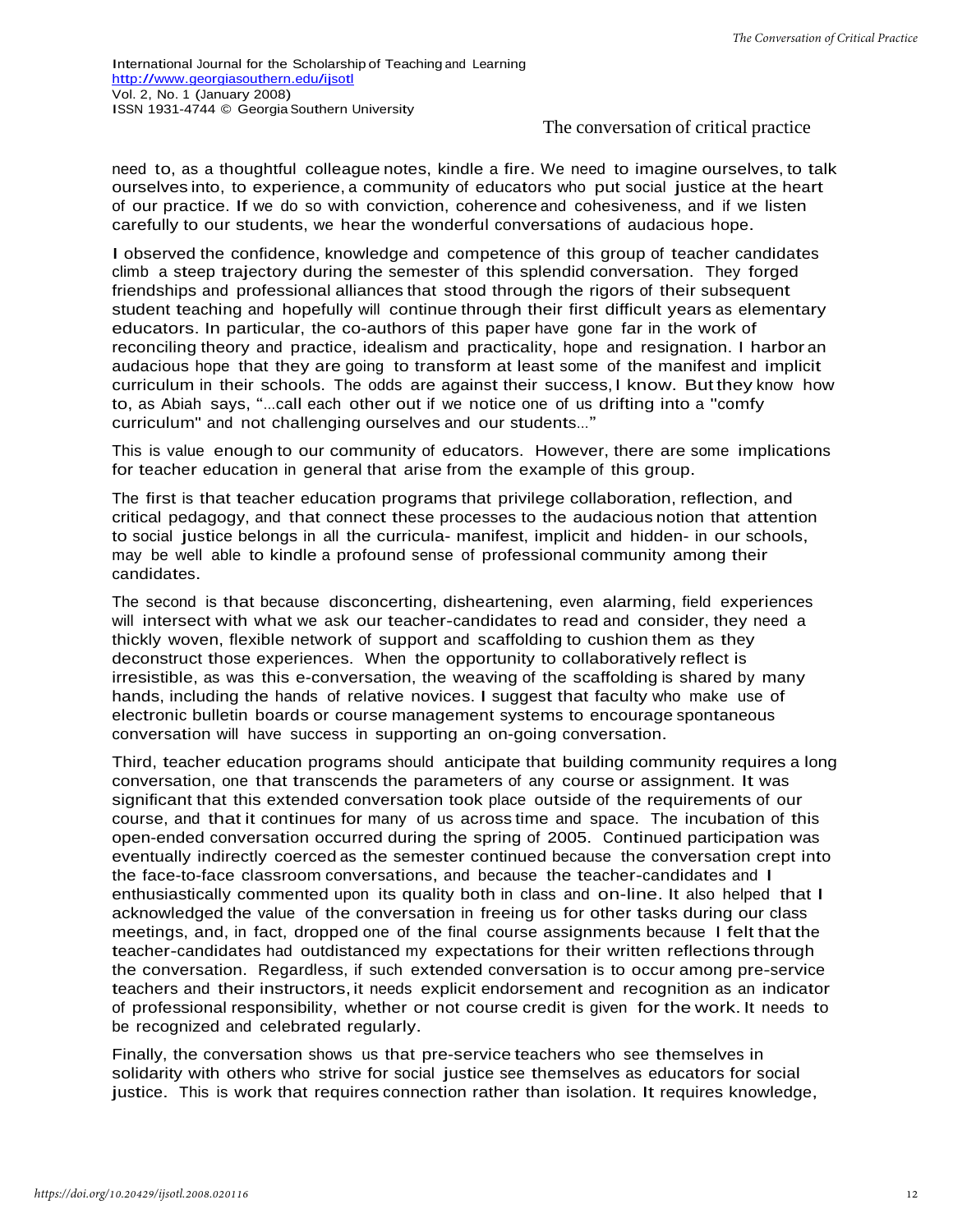critical consciousness, and a great deal of hope. Arranging experiences, such as disconcerting fieldwork, encouraging engaged pedagogy within the space of student concerns and cares, and providing communal time and space to unravel the puzzles and frustrations of these experiences, offers teacher candidates the opportunity to form solidarity with each other and with more expert theorists and inspiring practitioners within professional community. Pre-service teachers cannot construct our community of practice in isolation. They need to know that they are authentic, competent members of a community of educators. More importantly, they thrive when they are valued for their contributions to our community of practice. Perhaps most important of all, our larger community of practice is in great need of the hope and commitment of educators such as these teacher candidates.

#### References

Alterio, M. (2004). Collaborative journalling as a professional development tool. Journal of Further and Higher Education, 28, 321-332.

Au, K. (2002). Communities of practice: engagement, imagination, and alignment in research on teacher education. Journal of Teacher Education, 53, 222-228.

Calderwood, P. E. (2000). Learning community: Finding common ground in difference. NY: Teachers College Press.

Calderwood, P. E. (2003). Toward a professional community for social justice. Journal of Transformative Education, 1, 301-320.

Calderwood, P. E. & D'Amico, K. (2007). Balancing Acts: Negotiating presence and authority in shared reflection. Studying Teacher Education: A Journal of Self-Study of Teacher Education Practices. In press.

Barnett, C., Dickinson, P., McDonagh, J., Merchant, G., Myers, J., & Wilkinson, J. (2003). From recreation to reflection: Digital conversation in educational contexts. Educational Studies in Language and Literature, 3, 149-167.

Bikowski, D. (2007). Internet relationships: Building learning communities through friendship. Journal of Interactive Online Learning, 6, 131-141.

Black, R.W. (2005). Access and Affiliation: The Literacy and Composition Practices of English-Language Learners in an Online Fanfiction Community. Journal of Adolescent & Adult Literacy, 49, 118–128.

Bomer, R. & Bomer, K. (2001). For a better world: Reading and writing for social action. Portsmouth, NH: Heinemann.

Britzman, D.P., (2001). Teacher Education in the Confusion of Our Times. Journal of Teacher Education, 51, 200-205.

Broido, E. (2000). The development of social justice allies during college: <sup>a</sup> phenomenological investigation. Journal of College Student Development, 41, 3-18.

Cantor, J. S. (2002). Who's teaching the urban poor? Supporting an emerging social justice educator in a professional development school. Equity and Excellence in Education, 35, 225-235.

Chaiklin, S. & Lave, J. (1996). Understanding practice: perspectives on activity and context. New York: Cambridge University Press.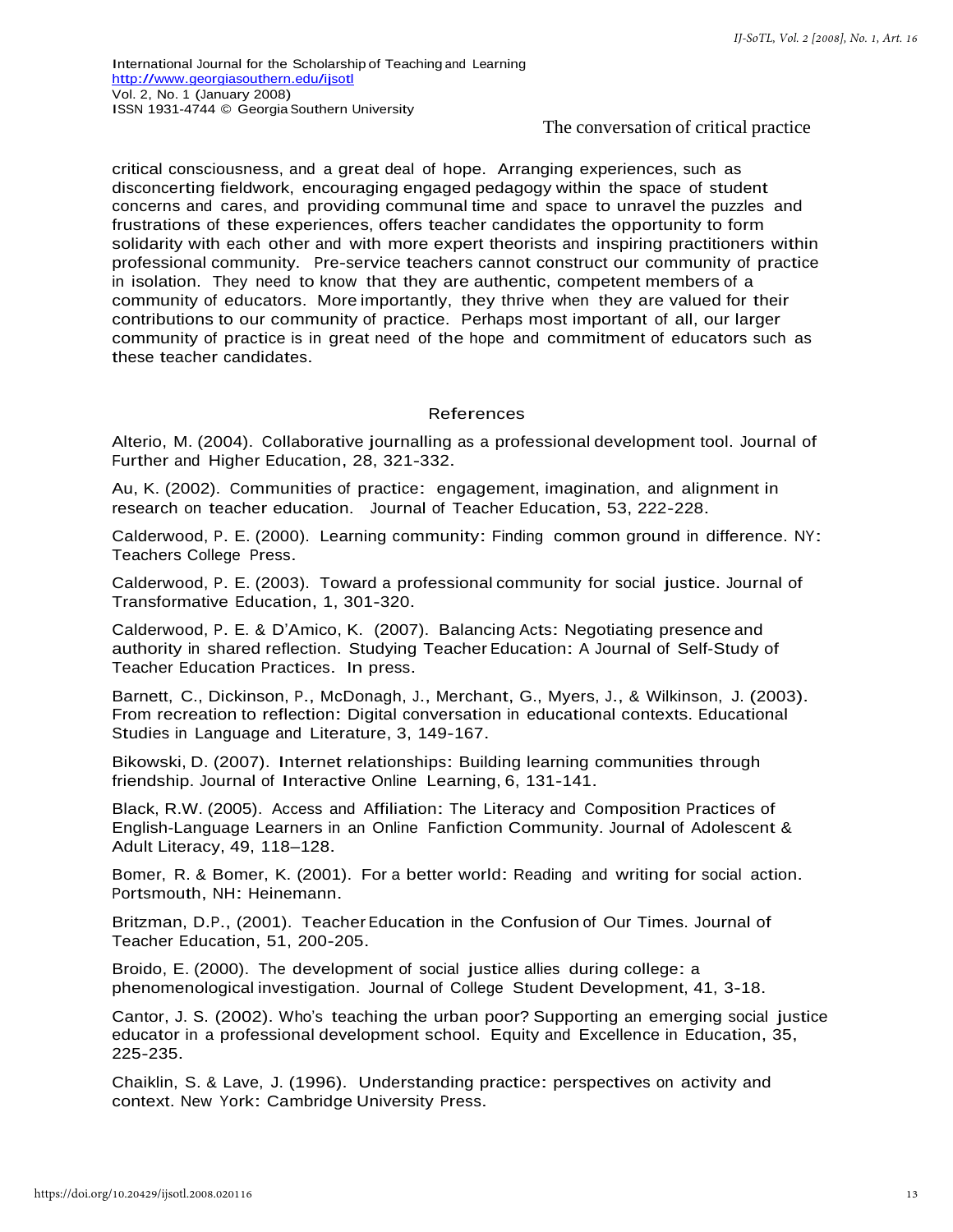Cook-Sather, A. (2006). Newly betwixt and between: revising liminality in the context of a teacher preparation program. Anthropology & Education Quarterly, 37, 110-127.

Davis, J., Lennox, S., Walker, S. & Walsh, K. (2007). Exploring staff perceptions: Early childhood teacher educators examine online teaching and learning challenges and dilemmas. International Journal for the Scholarship of Teaching and Learning, 1, (2) retrieved on august 1, 2007 from<http://www.georgiasouthern.edu/ijsotl>

DeShon Hamlin, K. (2004). Beginning the journey: Supporting reflection in early field experiences. Reflective Practice, 5, 167-179.

DeWert, M. H., Babinski, L. M. & Jones, B. D. (2003) Safe passages: providing online support to beginning teachers. Journal of Teacher Education, 54, 311-320.

Fenimore-Smith, J. K. (2004). Democratic practices and dialogic frameworks: efforts toward transcending the cultural myths of teaching. Journal of Teacher Education, 55, 227-239.

Freire, P. (1998). Pedagogy of freedom: ethics, democracy, and civic courage. Lanham, MD: Rowman & Littlefield Publishers Inc.

Garrison, D. R. (2007). Online community of inquiry review: Social, cognitive, and teaching presence issues. Journal of Asynchronous Learning Networks 11, (1). Retrieved on August 1, 2007 from [http://www.sloan-c.org/publications/jaln/v11n1/v11n1\\_8garrison.asp.](http://www.sloan-c.org/publications/jaln/v11n1/v11n1_8garrison.asp)

Garrison, D. R. and H. Kanuka. (2004). Blended Learning: Uncovering its Transformative Potential in Higher Education. The Internet and Higher Education 7(2): 95–105.

Givens Generett, G. & Hicks, M. A. (2004). Beyond reflective competency: Teaching for audacious hope-in-action. Journal of Transformative Education, 2, 187-203.

Gutierrez, K., Baquedano-Lopez, P. & Turner, M. (1997). Putting Language Back into Language Arts: When the Radical Middle Meets the Third Space. Language Arts 74, 368- 78.

Guyton, E. (2000). Social justice in teacher education. Educational Forum, 64, 108-114.

Hammerness, K. (2003). Learning to hope, or hoping to learn? The role of vision in the early professional lives of teachers. Journal of Teacher Education, 54, 43-56.

Han, S., & Hill, J. R. (2006). Building understanding in asynchronous discussions:

Examining types of online discourse. Journal of Asynchronous Learning Networks, 10, (4). Retrieved on July 31, 2007 from [http://www.sloan-c.org/publications/jaln/v10n4/v10n4\\_han.asp](http://www.sloan-c.org/publications/jaln/v10n4/v10n4_han.asp)

Kim, D. & Lee, S. (2002). Designing collaborative reflection supporting tools in e-projectbased learning environments. Journal of Interactive Learning Research, 13, 375-393.

Lave, J. & Wenger, E. (1991). Situated Learning: legitimate peripheral participation. Cambridge: Cambridge University Press.

Loughran, J. (2002). Effective reflective practice: in search of meaning in learning about teaching. Journal of Teacher Education, 53, 33-44.

Luke, A. (1995/1996). Text and discourse in education: An introduction to critical discourse analysis. In Michael Apple (ed.) Review of Research in Education, 21, 3-28. Washington, DC: American Educational Research Association.

Moll, L. C. & Arnot-Hopffer, E. (2005). Sociocultural competence in teacher education. Journal of Teacher Education, 56, 242-247.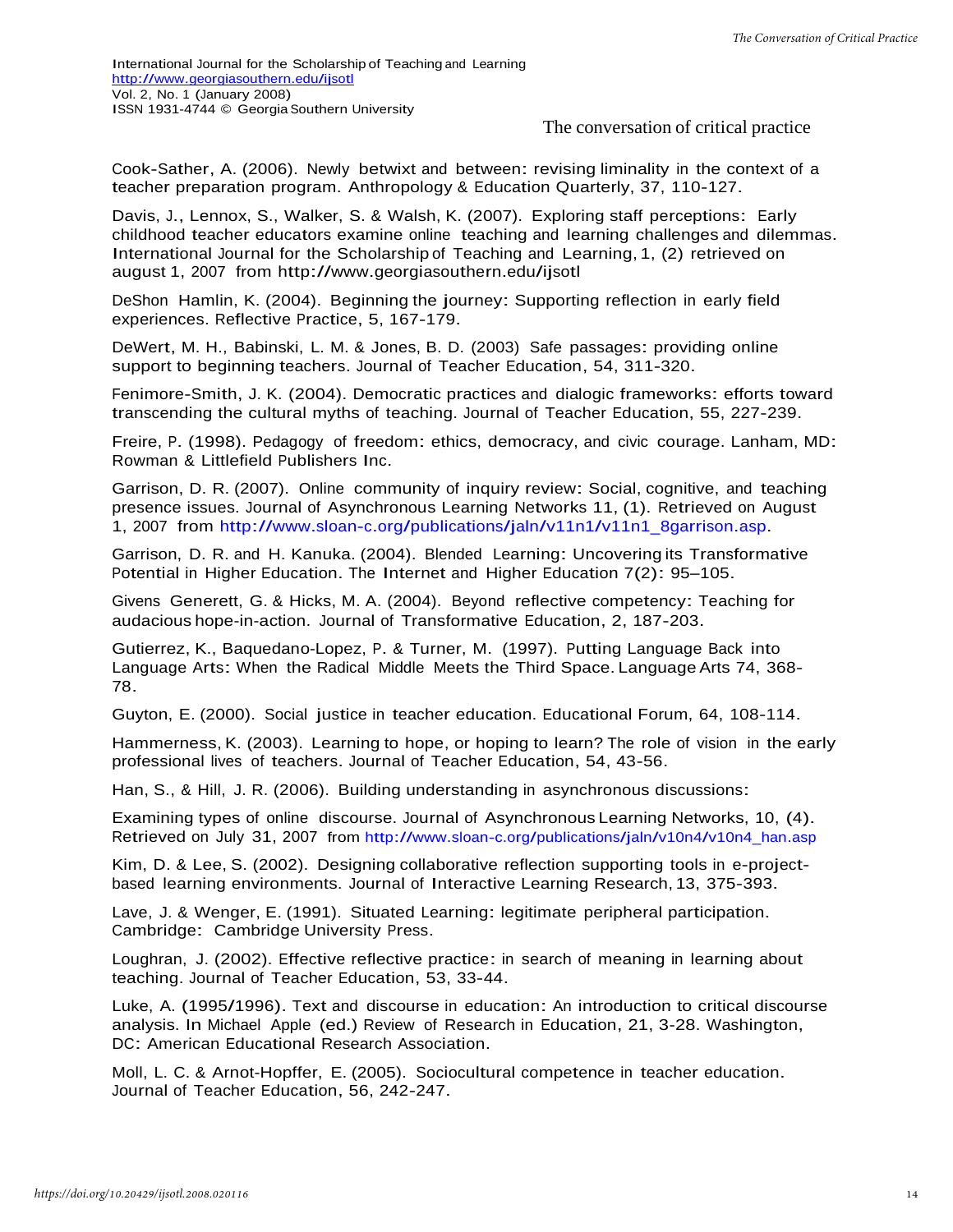Nicholson, S. A. & Bond, N. (2003). Collaborative reflection and professional community building: an analysis of preservice teachers' use of an electronic discussion board. Journal of Technology and Teacher Education, 11, 259-270.

Nieto, S. (2000). Placing equity front and center: some thoughts on transforming teacher education for a new century. Journal of Teacher Education, 51, 180-188.

Oakes, J. & Lipton, M. (1999). Teaching to change the world. Boston: McGraw-Hill College.

Parsons, M. and Stephenson, M. (2005). Developing reflective practice in student teachers: Collaboration and critical partnerships. Teachers and Teaching: Theory and Practice, 11, (1), 95-116.

Pedro, J. Y. (2005). Reflections in teacher education: exploring pre-service teachers' meanings of reflective practice. Reflective Practice, 6, (1), 49-66.

Picciano, A. G. (2002) Beyond student perceptions: Issues of interaction, presence, and performance in an online course. Journal of Asynchronous Learning Networks, 6, (1), 21-40.

Poole, M. J. (2004). The formation of a community of practice in pre-service teacher education: The interaction of the classroom environment and new communication technologies. Unpublished dissertation, University of Missouri-Columbia.

Schön, D.A. (1983). The reflective practitioner: How professionals think in action. NY: Basic Books.

Swan, K. & Shih, L. F. (2005) On the nature and development of social presence in online course

Discussions. Journal of Asynchronous Learning Networks 9, (3), 114-136.

Turkle, S. & Salamensky, S. I. (2001). Techno-talk: E-mail, the Internet, and other "compversations". In S. I. Salamensky (Ed.), Talk, talk, talk: The cultural life of everyday conversation, 225-245. New York: Routledge.

Turner, V. (1967). Betwixt and between: The liminal period in rites de passage. In Victor Turner, The forest of symbols: aspects of Ndembu ritual, 93-111. Ithaca, NY: Cornell University Press.

Vasquez, V. M. (2004). Negotiating critical literacies with young children. Mahwah, NJ: Lawrence Erlbaum Associates, Publishers.

Vaughan, M. & Garrison, D. R. (2006). How blended learning can support a faculty development community of inquiry. Journal of Asynchronous Learning Networks, 10, (4). Retrieved on August 1, 2007 from http://www.sloanc.org/publications/jaln/v10n4/v10n4\_vaughan.asp#vaughan1

West, C. (1997). Restoring hope: Conversations on the future of Black America. Boston: Beacon Press.

Woods, R. & Ebersole, S. (2003). Social Networking in the Online Classroom: Foundations of Effective Online Learning. Ejournal, 12-13 (1),

[http://www.ucalgary.ca/ejournal/archive/v12-13/v12-13n1Woods-browse.html,](http://www.ucalgary.ca/ejournal/archive/v12-13/v12-13n1Woods-browse.html) retrieved September 13, 2005.

Zeichner, K. M. & Liston, D. P. (1996). Reflective teaching: An introduction. NJ: Lawrence Erlbaum Associates.